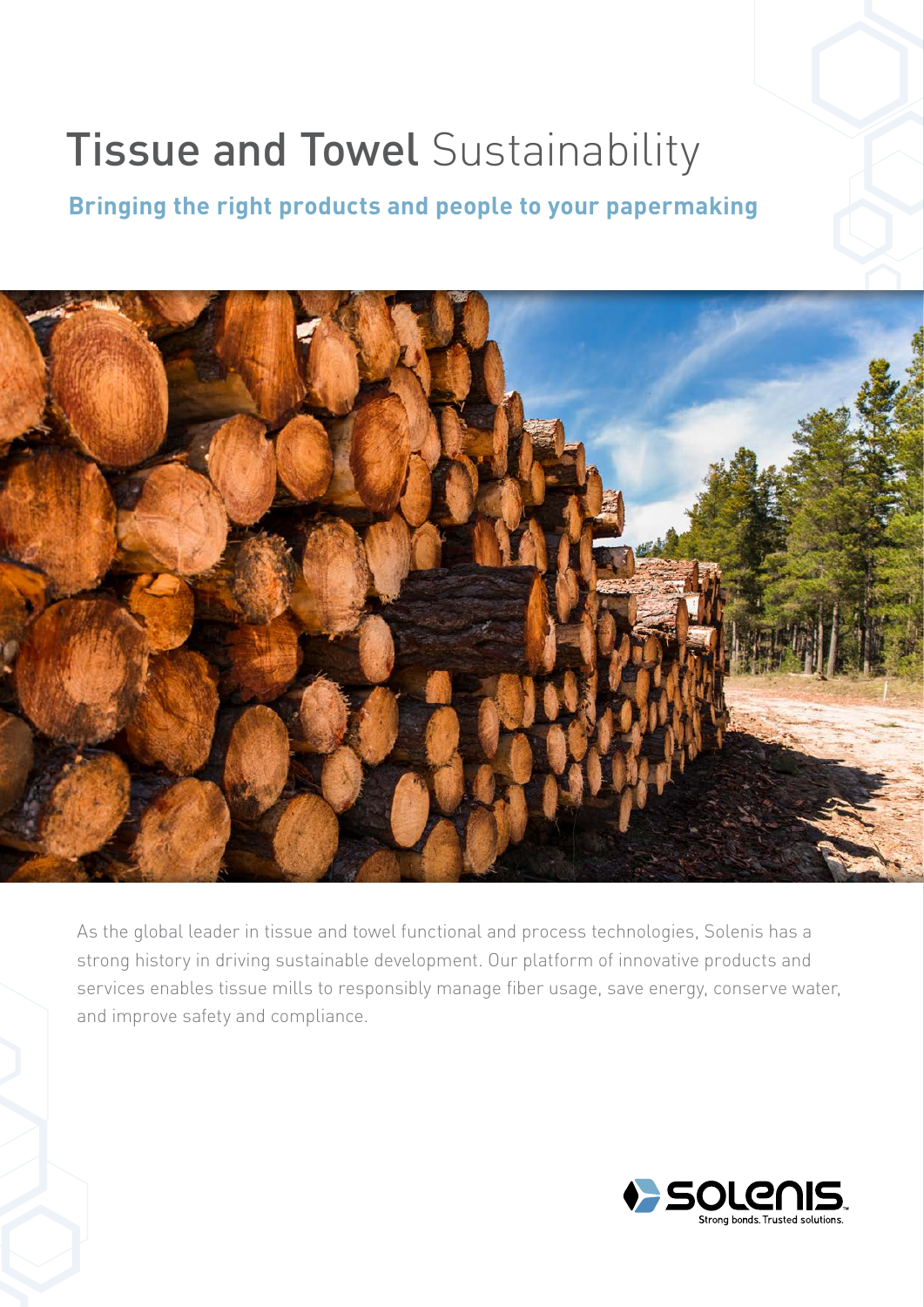#### **Overview**

For more than 50 years, Solenis has been a trusted partner to tissue and towel producers looking to delight end-user customers, improve operational efficiency and comply with stricter government regulations. We offer solutions that help customers comply with environmental restrictions and consumer safety requirements. Our portfolio includes innovative chemicals, on-site experts and on-call application specialists a total solution that can help mills deliver higher-quality products, drive enhanced productivity and cost savings, and support compliance efforts.



#### Responsible Fiber Management

Responsible fiber management forms the cornerstone of sustainability for every mill, which is why Solenis offers a number of technologies that enable greater diversity in fiber sourcing. Our recent innovations enable mills to:



**Decrease consumption of virgin fiber.** Reduced basis weight papers require less virgin fiber, but they often suffer strength and softness deficits. Hercobond™ 7000 dry strength resins from Solenis help overcome these challenges. They deliver supreme flexibility in wet-end systems, enabling higher dry strength while maintaining excellent softness.

**Increase the usability of recycled fibers**. Enzymes have become increasingly common in mills to modify the quality of fiber and to widen the refining window. Solenis' Hercobond™ 8000 dry strength resins enable tissue makers to significantly improve sheet strength, reduce fiber degradation and increase recycled fiber utilization.

**Introduce more plantation-sourced fibers.** The use of eucalyptus and acacia can help tissue makers diversify their pulp portfolio, but they introduce their own production challenges. Crepetrol™ creping adhesives and Rezosol™ release aids from Solenis minimize dust when using such short fibers while they extend the life of Yankee cylinders and creping blades.

#### Energy Savings

Papermakers consume significant quantities of fuel and electricity, making energy efficiency one of the highest priorities for mills looking to achieve environmental targets, cost savings and improved output. Solenis has the expertise and the product line to help — our solutions enable mills to:

**Make water drainage more effective.** Increasing the effectiveness of water drainage yields lower dryer energy requirements. PerForm™ SP advanced retention and drainage aids from Solenis combine the drainage benefits of traditional microparticles with the fines and filler retention capabilities of micropolymer technologies for superior water drainage. And our Hercobond™ 6000 paper performance additives can often reduce or eliminate the use of wet-end additives, allowing for more effective water drainage while improving dry strength.

**Improve the efficiency of the Yankee dryer.** In any mill, the Yankee dryer represents a significant opportunity for energy savings. Solenis' Crepetrol™ creping adhesives and Rezosol™ release aids are designed to provide the desired film rheology over a wide operating window of machine conditions and furnish variables.

**Increase operational efficiency across your boilers and cooling water systems.** Solenis offers a variety of chemistries and equipment that ensure your water and energy use is efficient and comply with regulatory requirements while maximizing your systems' reliability and protecting your equipment assets. For boilers these include corrosion, scale inhibitors and dispersants for internal boiler and steam treatments. Our Amertrol™ deposit inhibitors ensure reliable coordinated phosphate programs in high pressure boilers while our Amercor™ corrosion inhibitors protect

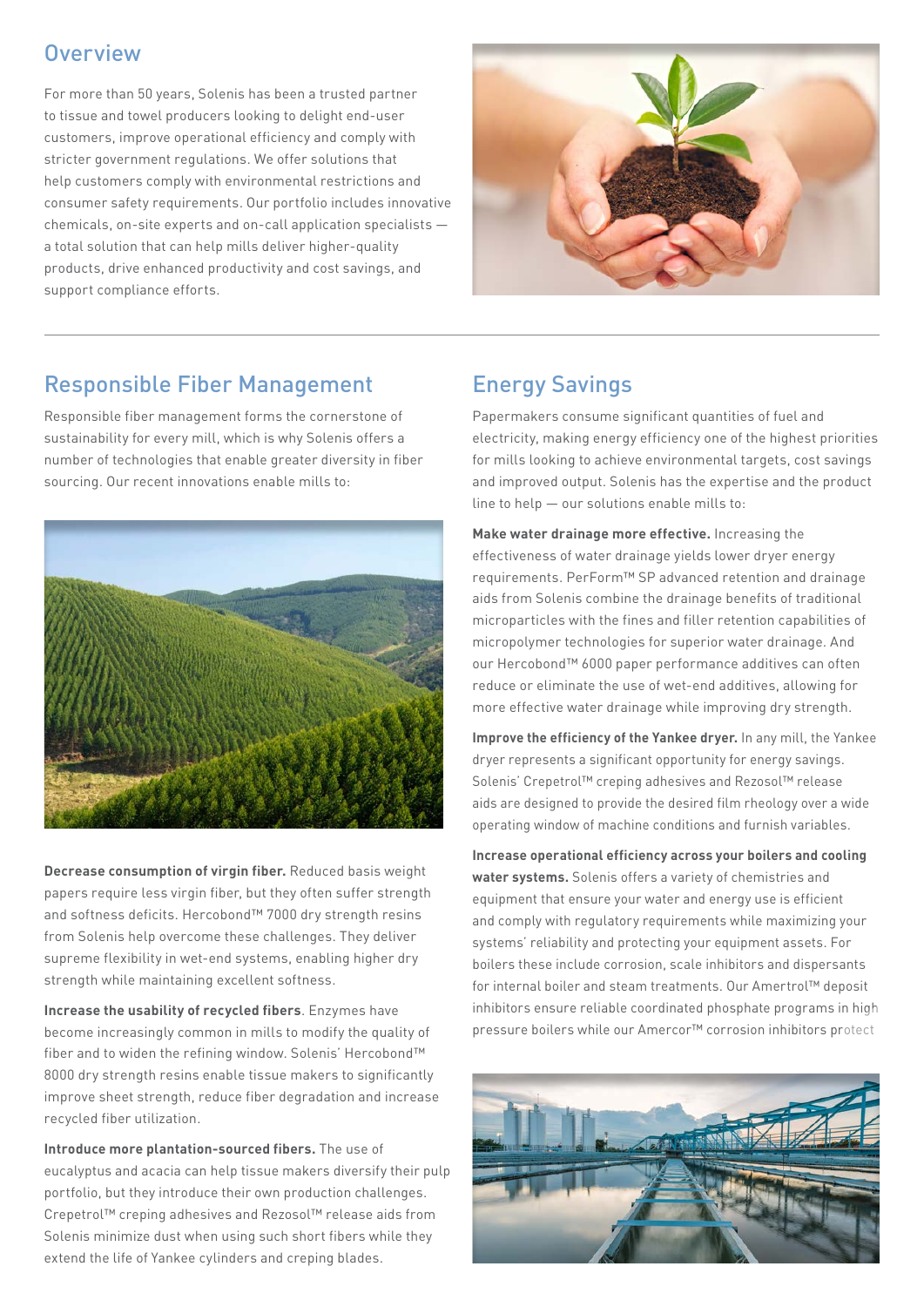steam lines. For cooling systems Solenis offers a wide range of chemistries that address microbiological control, corrosion and scale inhibitors in particular our Performax™ MX corrosion and deposit control chemistries for high performance systems.

#### Water Conservation

Tissue and towel producers, especially those in high water-risk areas that effectively plan ahead with aggressive risk mitigation programs, will be well positioned for the future. Solenis has worked closely with a number of mills to develop these programs, which seek to reduce freshwater consumption on a number of fronts. We offer innovations to:

**Improve real-time monitoring.** Solenis' OnGuard™ monitoring and control systems, which include proprietary sensors and analyzers, controllers and our online data management service, provide complete assurance that your treatment programs are performing optimally 24/7, 365 days per year. When coupled with our superior chemistry, mills can reduce water and energy costs.

**Facilitate the operation of closed systems.** Closed water circuits can result in deposition problems. Solenis innovations help papermakers address these issues. For example, DeTac™ pitch and stickies control agents combine the benefits of detackifiers, stabilizers and fixatives to address multiple deposition parameters. And antiscalant solutions from Solenis help to control the formation of virtually any type of scale.

**Reduce contaminants in wastewater.** Solenis has a broad portfolio to address solids removal and reductions in COD/BOD in your effluent streams. Our R&D programs are designed to develop technologies that meet current and future environmental standards. Our Drewfloc™ and Praestol™ flocculants enable your mill to reducing sludge disposal costs, discharge fines as well as assisting in total cost of operations. We also offer bioaugmentation and odor control lines to assist is meeting these requirements.



### Safety and Compliance

Protecting the safety, health and welfare of workers is a key element of any sustainability initiative. One of Solenis' highest priorities is to make papermaking better for employees and safer products for consumers:

**Food contact material safety standards.** Solenis' Kymene™ wet strength resins have been developed to aid tissue and towel producers that must meet requirements for paper and paperboard components that have contact with aqueous and fatty foods. This additive meets recommendations issued by the German Federal Institute of Risk Assessment (BfR) and the U.S. FDA for safe food contact with paper products or components.

### More than 50 Years **A trusted partner in the Tissue and Towel Industry**

**Hercobond™** Dry Strength Resins **Crepetrol™** Creping Adhesives **Rezosol™** Release Aids **PerForm™ SP** Advanced Retention and Drainage Aids **OnGuard™** Monitoring and Control Systems **DeTac™** Pitch and Stickies Control Agents **Spectrum™** Biocides **Kymene™** Wet Strength Resins **Performax™ MX** Corrosion and Deposit Control Chemistries **Amertrol™** Deposit Inhibitors **Amercor™** Corrosion Inhibitors **Drewfloc™** Flocculants **Praestol™** Flocculants